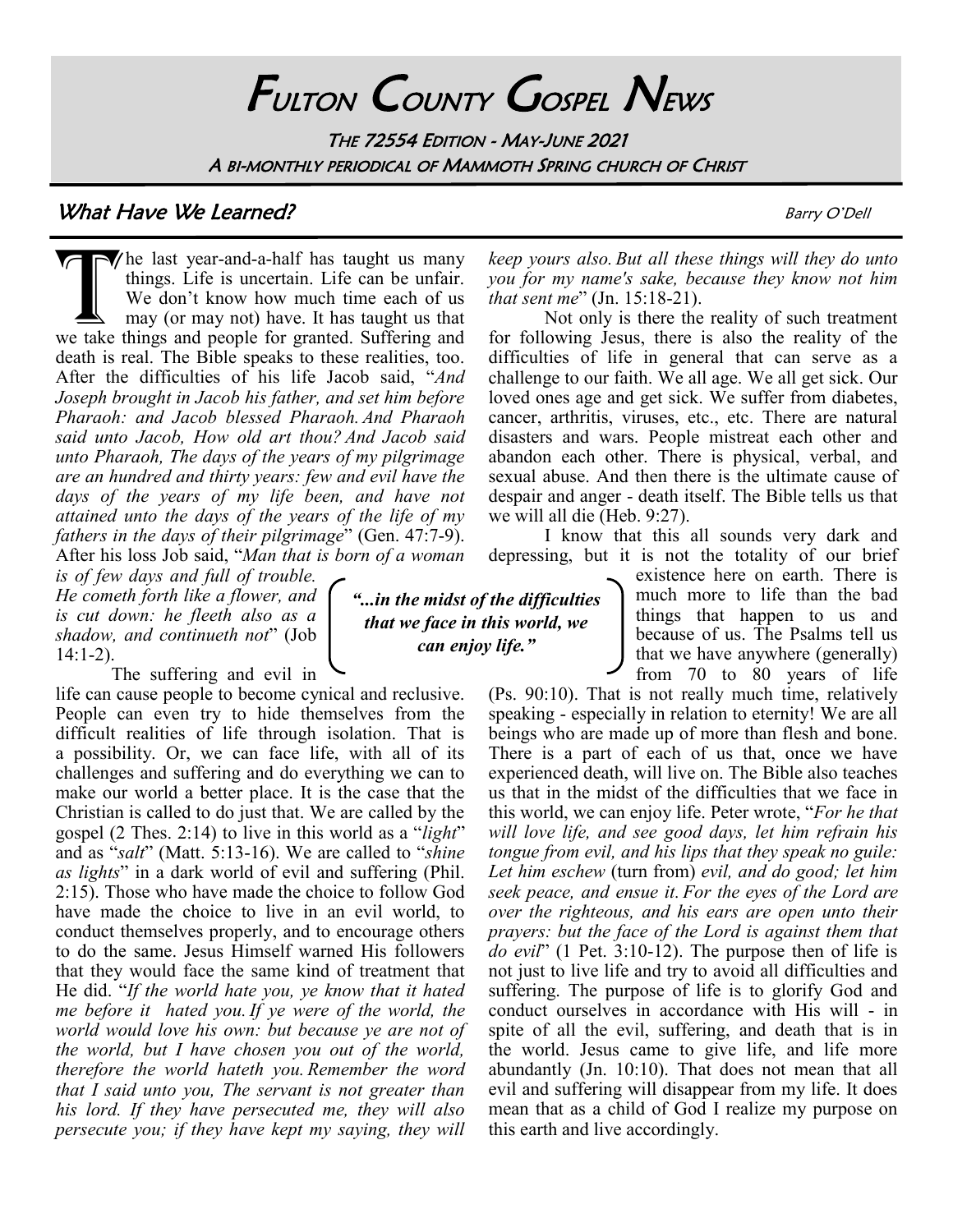## Would You Like to Study the Bible?

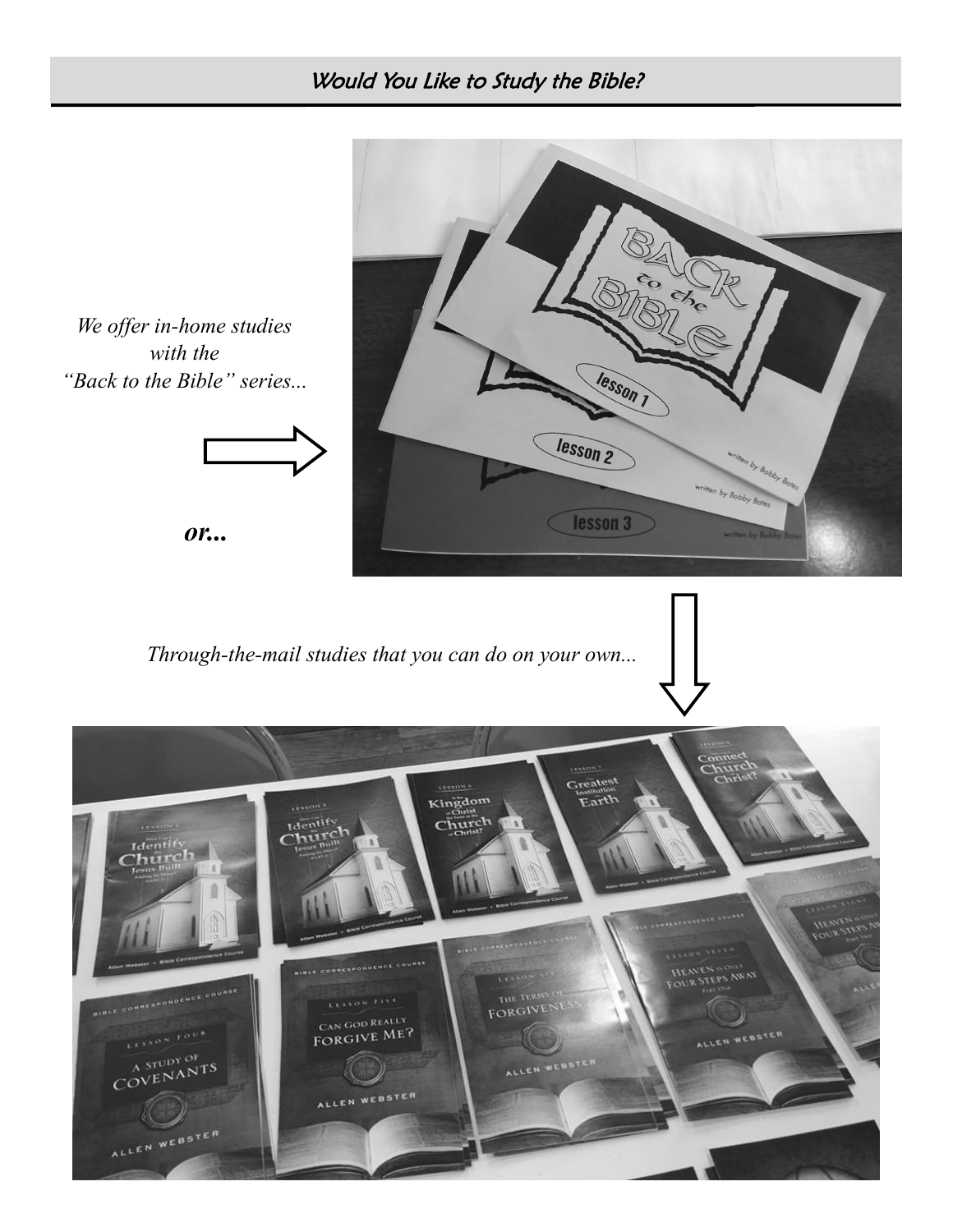<u>I</u> n a September 2016 *New Scientist* article titled "Can We Ever Know If God Exists?"<sup>1</sup> Executive Editor Graham Lawton insisted that "the only coherent and rational position is agnosticism."<sup>2</sup> Allegedly, there is not enough legitimate evidence to come to the rational conclusion that "God exists." For example, Lawton called the design argument for God's existence a "**superficially** persuasive argument" that is "**very refutable**."<sup>3</sup> And how is it supposedly refuted? What evidence did Lawton offer in contradiction to the design argument? He presented only one statement: "Evolution by natural selection, working over vast lengths of time, is all you need."<sup>4</sup>

Sadly, many people will naively take Lawton at his word and assume, "He must be right.

I guess we can't prove that God exists." The simple fact is, however, his "refutation" of the design argument is nothing of the sort. First, the design argument for God's existence is an actual logical argument.

**Premise 1**: Anything that exhibits complex, functional design demands an intelligent designer.

Premise 2: The Universe exhibits complex, functional design.

**Conclusion**: Therefore, the Universe must have an intelligent Designer.

This argument for God is logically sound and observationally true. Even atheists frequently testify to the "design" in nature. For example, Australian atheistic astrophysicist Paul Davies has admitted that the Universe is "uniquely hospitable," "remarkable," and "ordered in an intelligible way." He even confessed to the "fine-tuned properties" of the Universe. $5$  The simple fact is, to deny either premise of the design argument is to deny reality, while to deny the conclusion is to deny logic.

Second, "Evolution by natural selection, working over vast lengths of time, is [**not!**] 6 all you need." Certainly the fit adapt and survive, and pass along their advantageous genetic traits [example: longer legs in some animals] to their offspring, but such processes (1) cannot **create** complex, functional design from nothing, (2) cannot change non-design into design, and (3) do not (and cannot) change one kind of animal into another. The simple fact is, **natural selection does not design** 

**anything**. As evolutionist Hugo de Vries admitted long ago, "Natural selection may explain the survival of the fittest, but it cannot explain the **arrival** of the fittest."<sup>7</sup> It cannot explain the arrival of the perfectly designed "bombproducing" bombardier beetle anymore than it can rationally explain the communication skills of the "sophisticated," "intelligent," "tailor-made," color-changing Cuttlefish.<sup>8</sup>

Atheistic evolution is simply inept to deal with the reasonable arguments for the existence of God, including the logically sound design argument. To say that the design argument has "turned out to be very refutable" is simply false. And to act as if natural selection over long periods of time is the answer to the design observed in

nature is equally fallacious. Such talk may sound nice in theoretical circles, but the evidence on a real observational and philosophically sound level still points to design that demands a designer. In truth,

regardless of what Lawton and *New Scientist* say, we **can** know that God exists.<sup>9</sup>

#### ENDNOTES

 $<sup>1</sup>$  Graham Lawton (2016), "Can We Ever Know If God</sup> Exists?" *New Scientist*, 231[3089]:39, September 3.

 $2$  An agnostic is "a person who holds the view that any ultimate reality (as God) is unknown **and probably unknowable**"— *Merriam-Webster On-line Dictionary* (2016), http:// www.merriam-webster.com/dictionary/agnostic, emp. added.

 $3$  Lawton, p. 39, emp. added.

4 Ibid.

5 Paul Davies (2007), "Laying Down the Laws," *New Scientist*, 194[2610]:30,34, June 30.

<sup>6</sup> Parenthetical comment added.

<sup>7</sup> Hugo De Vries (1905), *Species and Varieties: Their Origin by Mutation*, ed. Daniel Trembly MacDougal (Chicago, IL: Open Court), pp. 825-826, emp. added.

 $8$  Eric Lyons (2008), "The Cause of the Cuttlefish," Apologetics Press, http://apologeticspress.org/APContent.aspx? category=9&article=2505&topic=328.

<sup>9</sup> See the Existence of God section of ApologeticsPress.org for a plethora of articles on this subject: http://

apologeticspress.org/APContent.aspx?category=12.

*"This argument for God is logically sound and observationally true."*